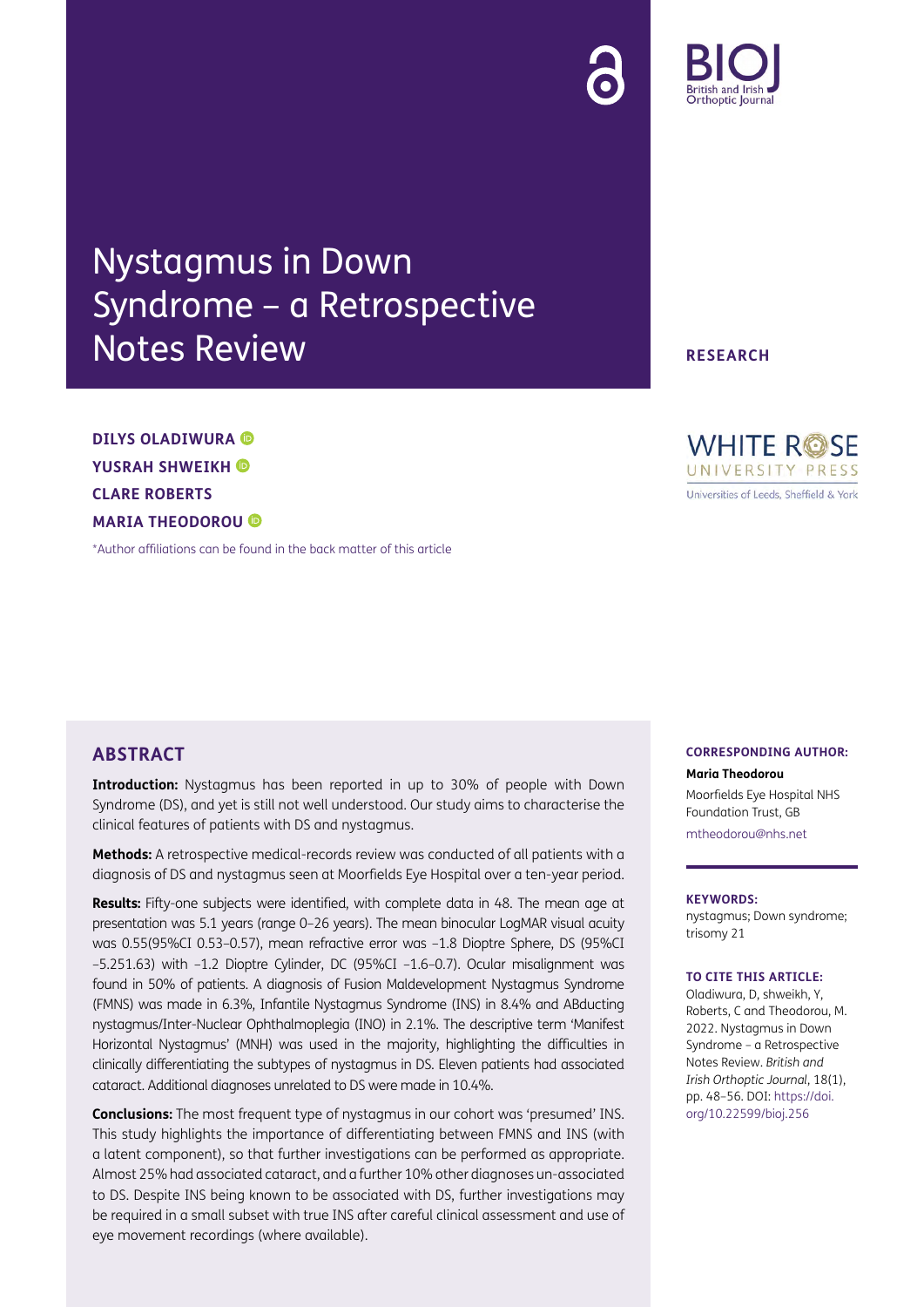#### **INTRODUCTION**

Down Syndrome (DS) originates, in most cases, from a full trisomy of chromosome 21. There has been a steep rise in DS pregnancies due to the rising maternal/paternal age, although the number of live births has fallen ([Morris](#page-8-0) [& Alberman 2009\)](#page-8-0). Maternal age is a well-established association but it has also been shown that there is paternal age effect seen in association with a maternal age of 35 years and older, being more pronounced with maternal age of 40 years and older [\(Fisch et al. 2003](#page-7-1)). Ophthalmic manifestations are common in DS, including strabismus, refractive errors, and congenital cataract [\(Akinci et al. 2009](#page-7-2)). Congenital cataract is also known to be associated with both INS and FMNS ([Abadi, Foster & Lloyd](#page-7-3) [2006](#page-7-3); [Birch et al. 2012](#page-7-4)). Subnormal vision is common in trisomy 21 [\(Zahidi, Vinuela-Navarro & Woodhouse 2018](#page-8-1)), although this does not necessarily correlate with the ocular findings such as nystagmus ([Morton 2011](#page-8-2); [Felius,](#page-7-5) [Beauchamp & Stager 2014](#page-7-5)). More recently it has been suggested to be due to retinal developmental changes in DS (O'Brien et al. 2015; [Ugurlu & Altinkurt 2020\)](#page-8-3).

In the literature published to date, nystagmus has been described in up to 30% of subjects with DS ([Wagner,](#page-8-4) [Caputo & Reynolds 1990;](#page-8-4) [Da Cunha & Moreira 1996](#page-7-6)). Despite being a well-known association, there will always be practical difficulties in clinically assessing nystagmus in DS, particularly in infants and younger children. Our nystagmus service sees a relatively large number of children and adults with DS and nystagmus, occasionally with alternative/additional diagnoses. These additional diagnoses led to the interest in exploring this area further – the aim of this retrospective notes review was to evaluate our cohort of patients with DS and nystagmus and current 'standard practice' as a step towards developing a clinical pathway.

Childhood nystagmus can be broadly divided into two main subgroups: Infantile Nystagmus Syndrome (INS) and Fusion Maldevelopment Nystagmus Syndrome (FMNS). Other subgroups are far less common ([Sarvananthan et](#page-8-5) [al. 2009](#page-8-5)). This terminology was developed by the [CEMAS](#page-7-7) [Working Group \(2001\)](#page-7-7), whose aim was to provide a foundation of systemic classification of eye movement abnormalities and strabismus that can be used in clinical research. However, despite this classification being published over twenty years ago, in clinical practice, the terms *congenital* and/or *motor nystagmus* are still commonly used interchangeably with INS and similarly with the terms FMNS and (manifest) latent nystagmus. Throughout this paper, we have used the more descriptive terms INS and FMNS.

INS may occur in isolation ('idiopathic') where no underlying aetiology can be identified or may be associated with visual afferent pathway abnormalities such as retinal or optic nerve maldevelopment, or any early loss of vision, such as early onset cataract [\(Bertsch](#page-7-8) [et al. 2017](#page-7-8)). Early loss of binocular fusion often results in FMNS and is commonly associated with strabismus. There is often a degree of overlap between INS and FMNS – children/adults with INS may have an additional latent component due to poor binocular function, such as co-existing strabismus, and many children/adults with FMNS have a mild manifest component with both eyes open. This overlap makes it more difficult to differentiate clinically with certainty, especially in the distressed child/adult where the external factors can amplify the manifest nystagmus. However, a detailed history adds additional information in addition to the examination. For example, earlier onset nystagmus with definite clinical evidence of binocular function would be more suggestive of INS, whereas a later onset *and* absence of binocular function would be more suggestive of FMNS. In sole FMNS the nystagmus is conjugate, horizontal, and beats in the direction of the viewing eye on monocular occlusion. The nystagmus dampens in adduction (sometimes almost completely) and increases on abduction. INS is typically horizontal, even in upgaze and downgaze. There may be a null region where the nystagmus dampens. A latent component may be seen with an increase in intensity on monocular occlusion. ([Self et al. 2020\)](#page-8-6).

The use of eye movement recordings (EMRs) in nystagmus waveform characterisation is well established in both the research and clinical setting. INS is reasonably well understood – There are 12 known waveforms of INS, and the presence of at least one with accelerating exponential slow phase is diagnostic. FMNS slow phases are decelerating exponential ([CEMAS Working Group](#page-7-7)  [2001;](#page-7-7) Dell'Osso & Daroff 1975). However, even with the use of EMRs and interpretation, there remains debate as to the nystagmus subtype in DS (Averbuch-Heller et al. 1999; [Felius, Beauchamp & Stager, 2014;](#page-7-5) [Weiss, Kelly](#page-8-7)  [& Phillips 2016](#page-8-7)). In practice, EMRs in a younger, less cooperative child with DS are likely to be noisier and as a result the 'clean' data which allows easy differentiation between INS and FMNS based on the characteristics of the slow phase is not often possible. Consequently, increasing awareness of the clinical associations is beneficial to allow safe categorisation rather than simply attributing nystagmus solely to DS.

To date there have been only three studies that have assessed nystagmus in DS with EMRs (nystagmography). There has been disagreement as to whether the nystagmus is FMNS (Averbuch-Heller et al. 1999), INS ([Felius, Beauchamp & Stager 2014\)](#page-7-5), or a 'gaze holding instability' – a term used by the authors to describe the heterogeneity of the nystagmus and oculomotor changes ([Weiss, Kelly & Phillips 2016](#page-8-7)). Cerebellar hypoplasia is known to be a common finding in Magnetic Resonance Imaging (MRI) of the brain in DS subjects, and may play a role in some [\(Pinter et al. 2001](#page-8-8)).

The limited published data suggests that nystagmus in DS is a multifarious entity, with a poorly understood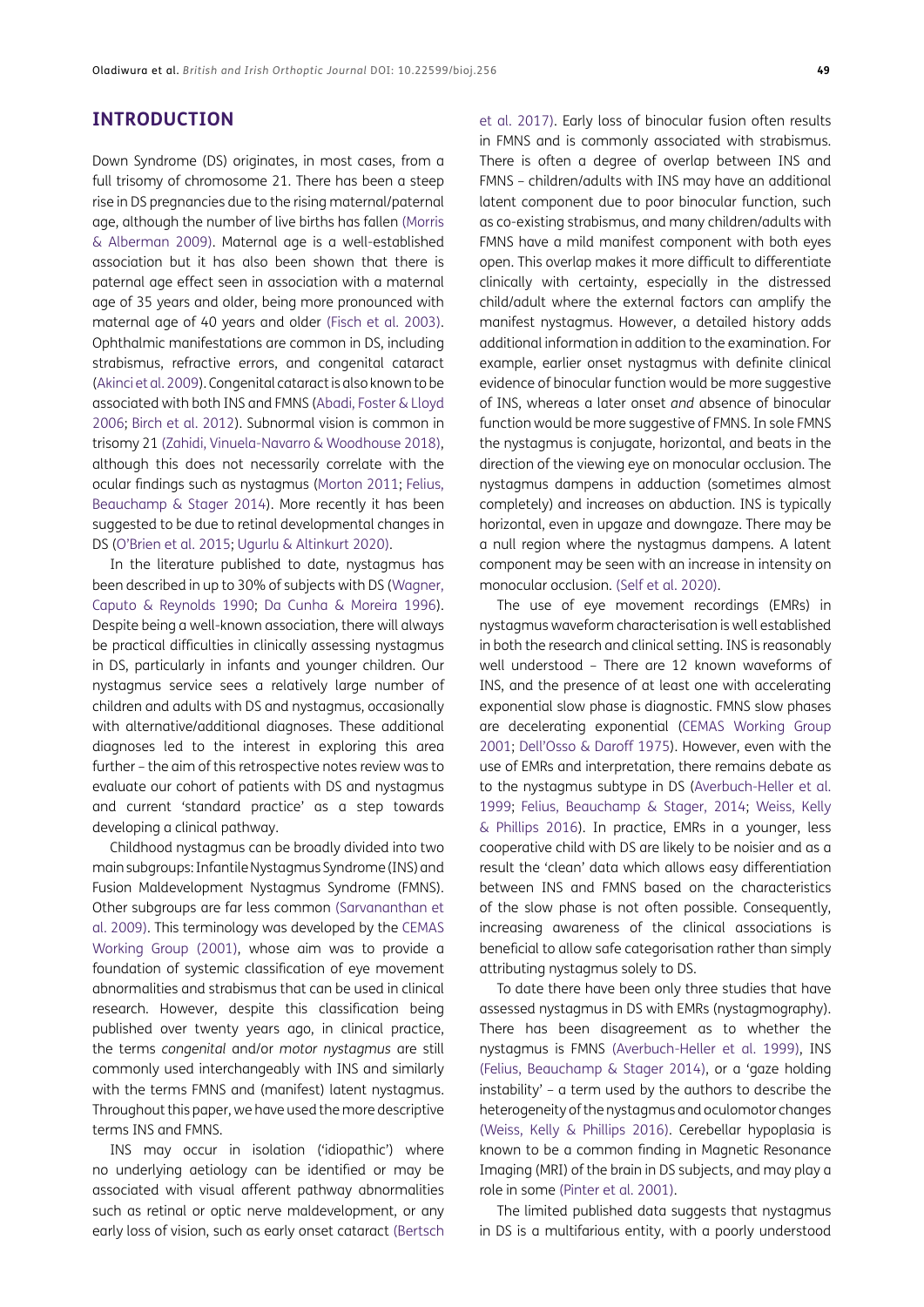aetiological basis. In the clinical setting children and adults with DS and nystagmus can present to any ophthalmologist. The diagnosis is made on the basis of ophthalmic assessment, and often sub-grouped into one of the two main subtypes. Regardless of which subtype it is presumed to be, if there is no obvious media opacity, the nystagmus is often thought to be directly associated with the DS and not necessarily investigated further. This has implications for the patient and the eventual management if another associated diagnosis is delayed or even missed.

We propose to describe the clinical characteristics of the types of nystagmus associated with DS based on a retrospective notes review in our service and suggest a practical clinical pathway to guide the investigation of nystagmus in patients with DS in the clinical setting.

#### **METHODS**

We carried out a retrospective case notes review of all subjects with a diagnosis of nystagmus and DS seen in either the paediatric ophthalmology or adult strabismus services at Moorfields Eye Hospital (London, UK) and its satellite units. The study was approved by the local Clinical Audit Assessment Committee (CA15/ONSP/04).

A search of the electronic records was performed using the terms: 'trisomy 21', 'Down('s) syndrome' and 'nystagmus' for all patients seen over a 10.5-year period (January 2005–June 2015). Medical records for all the identified patients were reviewed by two clinicians (authors DO and YS).

Clinical details were extracted from the medical records using a standard proforma written by author MT. This included: visual acuity (binocular and, where documented, monocular), manifest/latent strabismus, clinical subtype of nystagmus (by observation only), slit lamp examination of the anterior segment, and dilated fundoscopy. In a subset of patients, further data was collected from supplementary investigations requested by the examining ophthalmologist, such as Electro-Diagnostic Testing (EDT), MRI of the brain and/or Spectral Domain-Optical Coherence Tomography (SD-OCT).

## **RESULTS**

In total, 51 subjects with DS and nystagmus were identified over the 10.5-year study period. Forty-eight patients were included in the descriptive analysis, and three patients were excluded due to incomplete medical documentation (2 were lost to follow-up and 1 had died). The baseline characteristics and clinical nystagmus subtypes are summarised in [Table 1](#page-4-0).

The mean age of presentation to our service was 5.1 years (range 0–26 years) with 56.3% of the patients being female. The average reported age at which nystagmus was first noticed was 6.1 months (95% CI 2.2–10.0 months).

The mean LogMAR visual acuity with both eyes open was 0.55 (95% CI 0.53–0.57). A variety of visual acuity tests were used depending on the chronological/developmental age. The mean refractive error was –1.81 DS (95% CI –5.25 – –1.63D) with –1.17 DC (95% CI –1.63 – –0.71D). Primary ocular misalignment was documented in 50% (24/48) of subjects: 75% (18/24) of strabismic patients had an esotropia and 25% (6/24) an exotropia. Vertical misalignment in the primary position was not documented in this cohort.

In the majority of notes, a clinical diagnosis of 'Horizontal Manifest Nystagmus' was documented in 40/48 (83.3%) – the use of this descriptive term was considered to be due to the inability to differentiate further clinically due to the difficulty with the assessment. We categorised the diagnosis as 'presumed INS' in 33/40 (82.5%) if there was: a documented early onset (<6 months) or if there was definite clinical evidence of binocular function, and as 'presumed FMNS' in 2/40 (5%) based on a later onset (≥6 months) AND absence of binocular function, such as presence of manifest strabismus\*. Where no further classification was possible based on the notes review, this was documented (5/40,7.5%). A clinical notes diagnosis of INS had been made in 4/48(8.3%), and a primary diagnosis of FMNS in 3/48 cases (6.3%).

\**This is not a validated classification, but due to the limitations of a retrospective study, a common sense clinical approach to reviewing the data was taken*

In 1/48 (2.1%) the nystagmus was clinically neither INS nor FMNS: A 26-year-old male patient with a Parkinsonian syndrome presented with an ABducting nystagmus (as part of an Inter-Nuclear Ophthalmoplegia (INO)). This patient was found to have bilateral basal ganglia iron deposition on an MRI of the brain. Of note, 11/48 patients had documented cataract, with 6/11 requiring surgical intervention in infancy/childhood.

EDTs were requested in only 18/48 (37.5%) of patients, although the reasons for requesting these was not documented in the clinical notes. Definitive abnormalities in EDTs were found in 5/18 cases. These could be grouped into: optic nerve dysfunction, which was found in 2/18 (11.1% of those formally tested, 4.2% of group); cone dysfunction in 2/18 (11.1% of those formally tested, 4.2% of group); and chiasmal misrouting on visual evoked potentials (VEPs) in 1/18 (5.6% of those formally tested, 2.1% of group).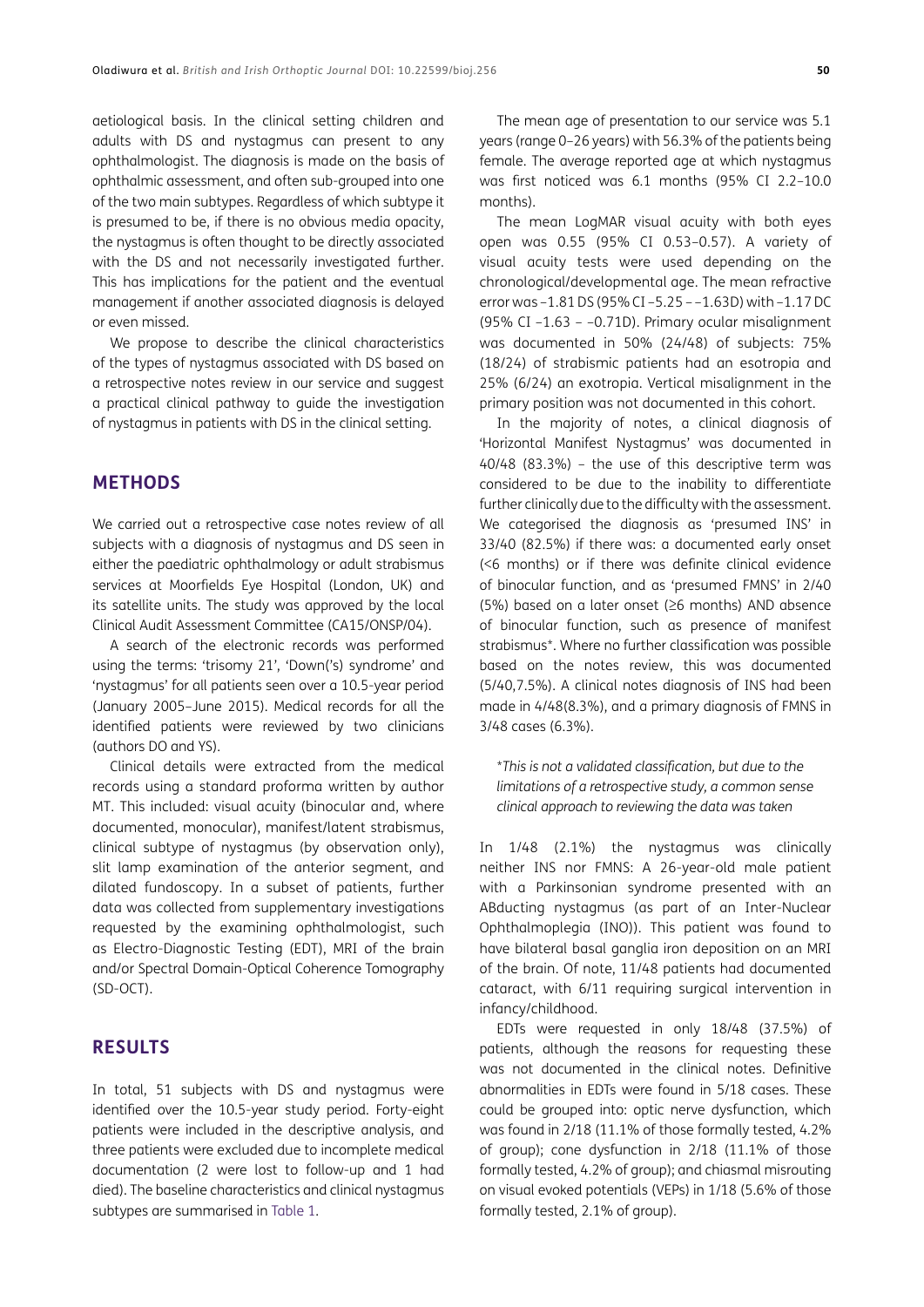| OTHER FINDINGS OF NOTE                     | Bilateral lensectomy/aphakia, Secondary glaucoma | Blue dot cataracts | Bilateral ptosis   | Bilateral optic nerve and retinal coloboma. Normal MRI | Blue dot cataracts | Mild cataracts | Keratoconus        | Mild cataracts         |                 |                 | Bilateral lensectomy/lens implant, Left funnel retinal<br>detachment |               |                 |               |                 |               |               |                    |                 |                    |            | Achromatopsia (CNGB3 mutation) |                 | Achromatopsia      |               |
|--------------------------------------------|--------------------------------------------------|--------------------|--------------------|--------------------------------------------------------|--------------------|----------------|--------------------|------------------------|-----------------|-----------------|----------------------------------------------------------------------|---------------|-----------------|---------------|-----------------|---------------|---------------|--------------------|-----------------|--------------------|------------|--------------------------------|-----------------|--------------------|---------------|
| CATARACT                                   | Yes                                              | Yes                |                    |                                                        | Yes                | Yes            |                    | Yes                    |                 |                 | Yes                                                                  |               | Yes             |               |                 |               |               |                    |                 |                    |            | Yes                            |                 |                    |               |
| STRABISMUS                                 | ET                                               | $\frac{1}{2}$      | AET                | AET                                                    | $\frac{1}{2}$      | $\frac{1}{2}$  | $\frac{1}{2}$      | $\frac{1}{2}$          | $\frac{1}{2}$   | AET             | ĿŦ                                                                   | $\frac{1}{2}$ | RXT             | $\frac{1}{2}$ | $\frac{1}{2}$   | AET           | $\frac{1}{2}$ | AET                | $\frac{1}{2}$   | $\frac{1}{2}$      | AXT        | $\frac{1}{2}$                  | RET             | RXT                | 岀             |
| ASTIGMATISM<br>(20.75D)                    | Yes                                              |                    | Yes                | Yes                                                    | Yes                | Yes            | Yes                | Yes                    | Yes             | Yes             |                                                                      | Yes           | Yes             | $\mathbf{I}$  | Yes             | Yes           | Yes           | Yes                | Yes             | Yes                | Yes        |                                | Yes             | Yes                |               |
| <b>TIVE ERROR</b><br><b>REFRAC</b><br>(SE) | High myopia                                      | High myopia        | Moderate hyperopia | High myopia                                            | Moderate myopia    | High myopia    | High myopia        | e hyperopia<br>Moderat | Moderate myopia | High myopia     | High myopia                                                          | Low hyperopia | Moderate myopia |               | Moderate myopia | Low hyperopia | High myopia   | Moderate hyperopia | Low myopia      | pidola<br>Low hype | Low myopia | Moderate myopia                | Moderate myopia | Low hyperopia      | Low hyperopia |
| VISUAL ACUITY<br>(BCVA BEO)                | $rac{5}{1}$                                      | 0.5                | 0.50               | 0.700                                                  | 0.800              | $\ddot{0}$     | 0.500              | 0.2                    | 0.4             | 0.64            | $\pm$                                                                | 0.35          | $1.3$           | 0.5           | 0.725           | 0.24          | 1.00          | 0.6                | 0.475           | 0.6                | 0.275      | 1.0                            | 0.320           | 0.9                | 0.5           |
| NYSTAGMUS<br>SUBTYPE                       | INS                                              | INS                | MHN (FMNS)         | MHN (INS)                                              | MHN (INS)          | MHN (INS)      | MHN (INS)          | MHN (INS)              | MHN (INS)       | INS             | MHN (INS)                                                            | MHN (INS)     | MHN (INS)       | MHN (INS)     | MHN (INS)       | MHN (INS)     | MHN (INS)     | MHN (INS)          | MHN (INS)       | MHN (INS)          | NHN        | MHN (INS)                      | VIHN (INS)      | MHN (INS)          | MHN (FMNS)    |
| NOTED (MO)<br>AGE FIRST                    | $\overline{\vee}$                                | $\triangledown$    | 18                 | $\sim$                                                 | $\triangledown$    | ▽              | $\bigtriangledown$ | $\bigtriangledown$     | $\circ$         | ▽               | ▽                                                                    | ▽             | $\triangledown$ | $\supset$     | ▽               | $\sim$        | 36            | $\overline{a}$     | ▽               | $\triangledown$    | Unknown    | $\triangledown$                | $\sim$          | $\bigtriangledown$ | $\circ$       |
| <b>SUBJECT</b>                             | $\overline{\phantom{0}}$                         | $\sim$             | $\sim$             | 4                                                      | S                  | 6              | $\overline{ }$     | $\infty$               | $\sigma$        | $\overline{10}$ | $\Xi$                                                                | 12            | 13              | 14            | 15              | 16            | $17\,$        | $18$               | $\overline{19}$ | 20                 | 21         | 22                             | 23              | 24                 | 25            |

(Contd.)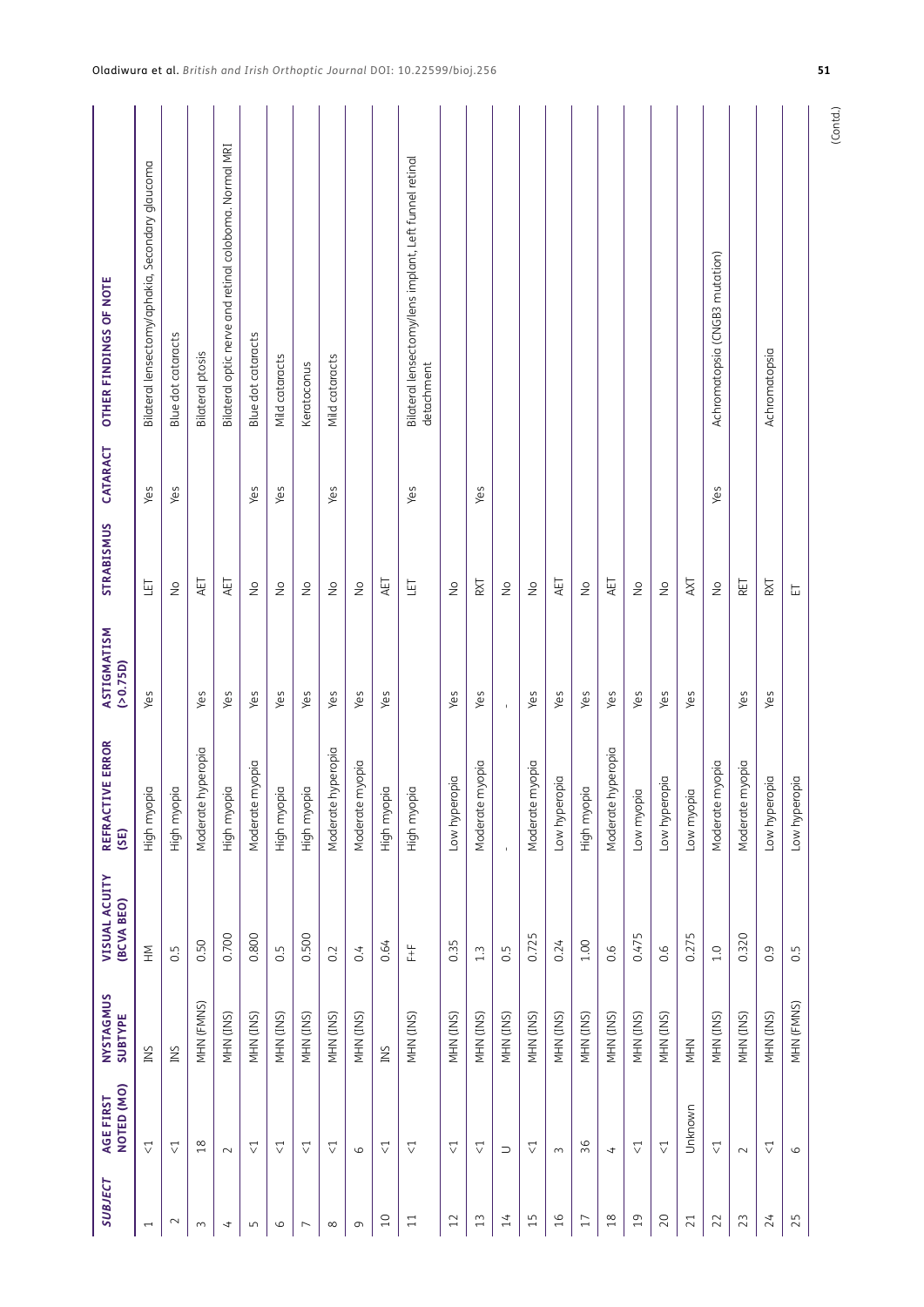| <b>SUBJECT</b>  | NOTED (MO)<br>AGE FIRST | NYSTAGMUS<br><b>SUBTYPE</b>                                 | VISUAL ACUITY<br>(BCVA BEO) | REFRACTIVE ERROR<br>(SE) | ASTIGMATISM<br>(20.75D) | STRABISMUS                 | CATARACT | OTHER FINDINGS OF NOTE                                                                                                                                                                      |
|-----------------|-------------------------|-------------------------------------------------------------|-----------------------------|--------------------------|-------------------------|----------------------------|----------|---------------------------------------------------------------------------------------------------------------------------------------------------------------------------------------------|
| 26              | $\overline{t}$          | INS                                                         | 0.4                         | Low hyperopia            | Yes                     | $\frac{1}{2}$              |          |                                                                                                                                                                                             |
| 27              | $\triangledown$         | MHN (INS)                                                   | C <sub>1</sub>              | hyperopia<br>Moderate    |                         | $\stackrel{\circ}{\geq}$   |          |                                                                                                                                                                                             |
| 28              | 4                       | NHN (INS)                                                   | 0.4                         | myopia<br>Moderate       | Yes                     | $\frac{1}{2}$              |          | Unilateral optic nerve hypoplasia. Normal MRI                                                                                                                                               |
| 29              | $\circ$                 | NHN                                                         | 0.5                         | Low myopia               | Yes                     | AET                        |          |                                                                                                                                                                                             |
| 50              | Unknown                 | FMN                                                         | 0.275                       | No significant error     | Yes                     | RET                        |          |                                                                                                                                                                                             |
| $\overline{31}$ | $\overline{\vee}$       | NHN (INS)                                                   | 0.2                         | No significant error     |                         | RET                        |          |                                                                                                                                                                                             |
| 32              | Unknown                 | FMN                                                         | 0.30                        | hyperopia<br>Moderate    | Yes                     | $\frac{1}{2}$              |          |                                                                                                                                                                                             |
| $\mathfrak{Z}3$ | $\bigtriangledown$      | MHN (INS)                                                   | $\overline{0}$              | Hyperopia                | Yes                     | $\stackrel{\circ}{\geq}$   |          |                                                                                                                                                                                             |
| $\overline{34}$ | $\sim$                  | MHN (INS)                                                   | 0.6                         | pido<br>Low hyper        | Yes                     | 岀                          |          | Post retinal dysfunction (EDTs). MRI-hypoplastic inferior<br>cerebellar vermis and pons                                                                                                     |
| 35              | 4                       | MHN (INS)                                                   | $\pm$                       | hyperopia<br>Moderate    |                         | $\frac{1}{2}$              |          | VEPs - Chiasmal misrouting                                                                                                                                                                  |
| 36              | $\triangledown$         | MHN (INS)                                                   | 0.5                         | No significant error     |                         | RXT                        |          |                                                                                                                                                                                             |
| 37              | $\sim$                  | MHN (INS)                                                   | 0.500                       | Hyperopia                |                         | $\frac{1}{2}$              |          |                                                                                                                                                                                             |
| $38$            | $\circ$                 | NHN                                                         | 0.5                         | ropia<br>High hyper      |                         | ET                         | Yes      | Bilateral lensectomy/aphakia                                                                                                                                                                |
| 39              | $\circ$                 | NHN                                                         | 0.8                         | Hyperopia Yes            |                         | 岀                          |          |                                                                                                                                                                                             |
| $\overline{0}$  | 12                      | NHN                                                         | 0.60                        | High myopia              | Yes                     | RET                        |          |                                                                                                                                                                                             |
| $\overline{4}$  | 14                      | MHN (INS)                                                   | $\pm$                       | pido<br>Low hyper        | Yes                     | $\frac{1}{2}$              |          |                                                                                                                                                                                             |
| 42              | $\sim$                  | MHN (INS)                                                   | 0.800                       | Myopia                   |                         | 互                          | Yes      | Bilateral lensectomy/aphakia                                                                                                                                                                |
| 43              | $\sim$                  | MHN (INS)                                                   | 1.00                        | Severe hyperopia         | Yes                     | 핔                          | Yes      | Bilateral lensectomy/aphakia, Bilateral keratoconus                                                                                                                                         |
| 44              | 4                       | MHN (INS)                                                   | 1.00                        | High myopia              | Yes                     | $\frac{1}{2}$              |          |                                                                                                                                                                                             |
| 45              | $\circ$                 | MHN (INS)                                                   | 0.5                         | Hyperopia                | Yes                     | $\frac{1}{2}$              |          |                                                                                                                                                                                             |
| 46              | $\sim$                  | MHN (INS)                                                   | 0.6                         | hyperopia<br>Moderate    | Yes                     | $\stackrel{\circ}{\simeq}$ |          |                                                                                                                                                                                             |
| $\overline{4}$  | $\circ$                 | FMN                                                         | 0.6                         | hyperopia<br>Moderate    | Yes                     | $\stackrel{\circ}{\geq}$   |          |                                                                                                                                                                                             |
| 48              | Adult                   | <b>DNI</b>                                                  | 0.2                         | hyperopia<br>Moderate    | Yes                     | <b>IXI</b>                 |          |                                                                                                                                                                                             |
|                 |                         | Table 1 Baseline characteristics of all study participants. |                             |                          |                         |                            |          | Key: mo-months; INS – Infantile Nystaamus Syndrome; MHN – Manifest Horizont Nystaamus; FMNS-Fusion Maldevelopment Nystaamus Syndrome; BCVA BEO – Best Correct Visual Acuity Both Eyes Open; |

<span id="page-4-0"></span>F+F – Fixing and Following; HM – Hand Movements; SE-Spherical Equivalent; L/R/A – Left/Right/Alternating (L/R/A); ET – Esotropia; XT – Exotropia; EDTs – Electro-Diagnostic Tests; MRI -Magnetic Resonance Imaging.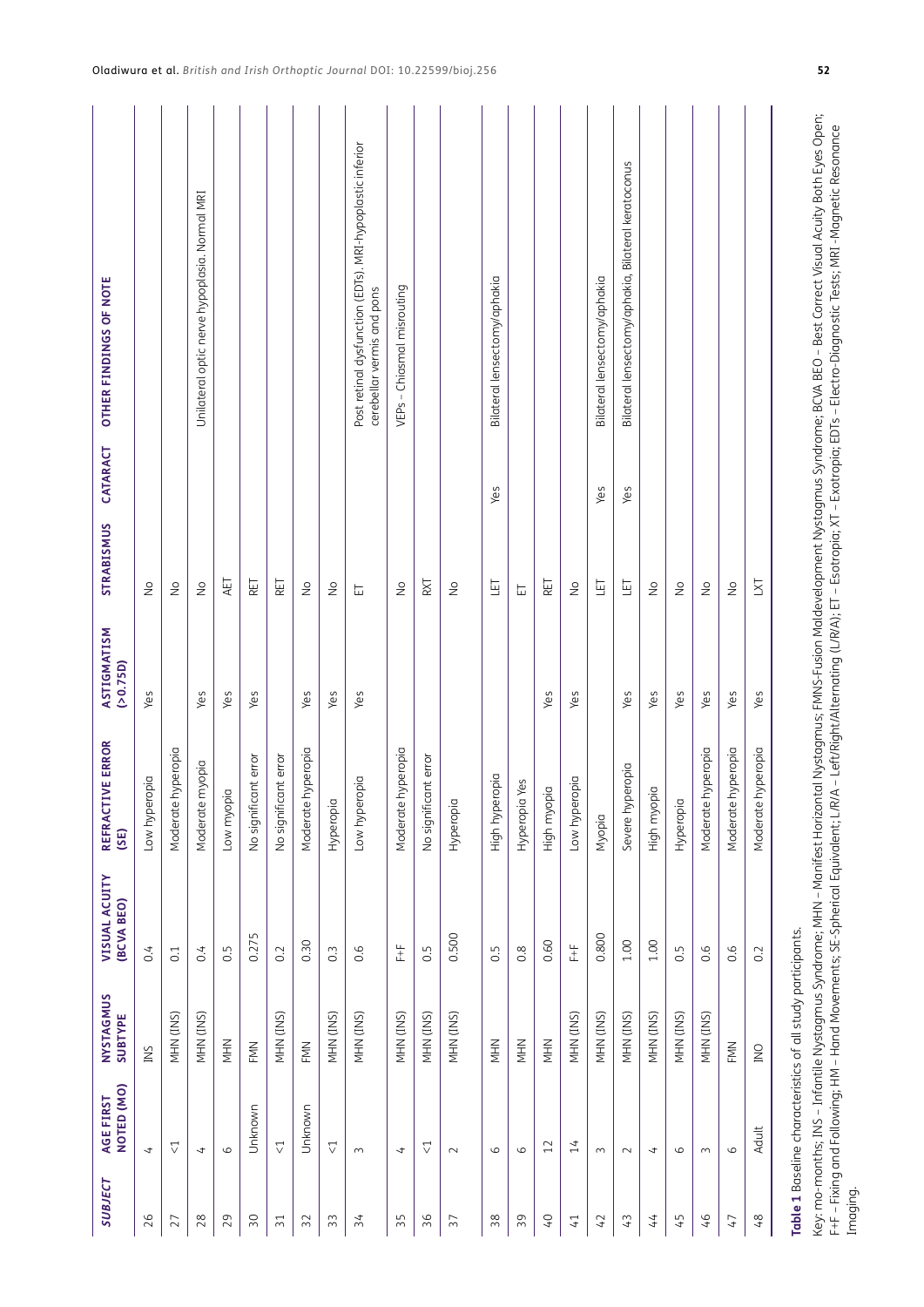Of the two children with optic nerve dysfunction, one child had bilateral optic nerve and choroidal colobomata; and one child had unilateral optic nerve hypoplasia, both seen on clinical examination. Neither had any other associated neurological comorbidities found on MRI of the brain, orbit, optic nerves, chiasm, and visual pathways.

The two children found to have poor cone function on Electro-Retinogram (ERG) both presented with additional symptoms of photophobia and markedly reduced documented visual acuity. SD-OCT imaging did show bilateral mild outer retinal disruption of the maculae. This was attributed to achromatopsia in both children. Molecular genetic testing confirmed the CNGB3 gene in one,but did not identify any of the known mutations in the other.

The child with chiasmal misrouting documented on VEPs had clinical signs in keeping with albinism, including iris transillumination, reduced fundal pigmentation and reduced foveal reflexes. EDTs confirmed a contralateral predominance on flash VEP examination, which is a common finding in the majority of patients with albinism. One child with possible 'post-retinal dysfunction' underwent neuro-imaging of the visual pathways, with no abnormality documented.

In total, 4/48 patients underwent neuro-imaging (all by MRI) based on clinical and/or EDT findings as already described above.

## **DISCUSSION**

The main findings of this small retrospective study suggest that nystagmus in children and adults with DS may be more heterogeneous than previously thought, that is, not always simply 'associated with DS' as may be assumed by many clinicians. The subtypes of nystagmus in infants/children/adults may be difficult to differentiate on the basis of clinically observed waveform pattern alone, particularly in the paediatric population, and those with significant developmental delay. EMRs, although well established, may be more difficult to obtain in practice, with significant noise/artefact, precluding waveform analysis. It is therefore prudent to take into consideration the full context in which a patient with DS presents, as in other patients with nystagmus, and review each case with an individualised approach.

In a child (with or without DS) an onset before six months of age of bilateral, conjugate predominately or purely horizontal nystagmus, can indicate a broad initial diagnosis of INS on the basis of these features. When patients or families are uncertain of the age of onset, it may be more difficult to differentiate the subtype based on clinical assessments alone, in the absence of definite clinically localising signs such as ABducting nystagmus as part of an INO which would direct the clinician towards

a neurological/non-ocular aetiology). EMRs (where tolerated and compliance allows) may help differentiate the benign forms INS, INS with latent component and FMNS from other subtypes which could require more urgent investigation where this is not identified clinically ([CEMAS Working Group 2001\)](#page-7-7).

Differentiation between a decelerating and accelerating exponential slow phase waveform to confirm FMNS and INS is well documented and increasingly utilised where access allows ([CEMAS](#page-7-7)  [Working Group 2001](#page-7-7); Dell'Osso & Daroff 1975), so will not be discussed in further detail here. In an ideal world, EMRs and analysis would be readily available in all units, although a certain degree of compliance is required, even for the experienced observer, to allow quantitative and qualitative analysis. However, across many healthcare systems worldwide access to EMRs may be constrained, either by financial resources or by access to expertise required to obtain and interpret EMRs, particularly for those patients whose compliance with recording may not be optimal due to their learning disability.

The study, although subject to the many limitations of retrospective case notes review, serves as a reminder of the everyday difficulties encountered when assessing the child with nystagmus and DS. Many were documented simply as having 'manifest horizontal nystagmus', suggestive of the difficulties in clinical assessment. This non-specific term does not allow differentiation of those that need further investigation and management. Initial clinical assessment should involve a step-wise approach, as for any other infant or child presenting with nystagmus, to exclude a co-existing ocular or non-ocular condition. This should start with a detailed history followed by orthoptic assessment and ocular examination. Clinical examination should highlight structural abnormalities such as media opacity, including corneal scars or congenital cataracts, which may be present in up to 2.8% of children with DS [\(Haargaard & Fledelius 2006\)](#page-7-9) as well as high refractive errors which can also cause visual deprivation. Visual deprivation may also occur in the presence of albinism, retinal disease and optic nerve pathology (Akinsi et al. 2009; [Barrett, Bradley & Candy](#page-7-10)  [2013\)](#page-7-10). A small proportion of the cases in our cohort required several levels of investigations to elucidate the presence of other pathology unrelated to DS based on the clinical picture. Of note, other than lens opacity, none of the ocular comorbidities detected in our cohort (5/48, 10.4%) were associated with chromosome 21 – that is, they were completely separate entities.

Accommodative and refractive errors, as well as emmetropisation in DS have been well described [\(Al-](#page-7-11)[Bagdady, Murphy & Woodhouse 2011](#page-7-11); [Cregg et al.](#page-7-12)  [2001;](#page-7-12) [Woodhouse et al. 1997;](#page-8-9) [Hashemi et al. 2021\)](#page-7-13) and although it is not the focus of this paper, it was noted that the mean level of astigmatism in this group was lower than previously described. The cause of this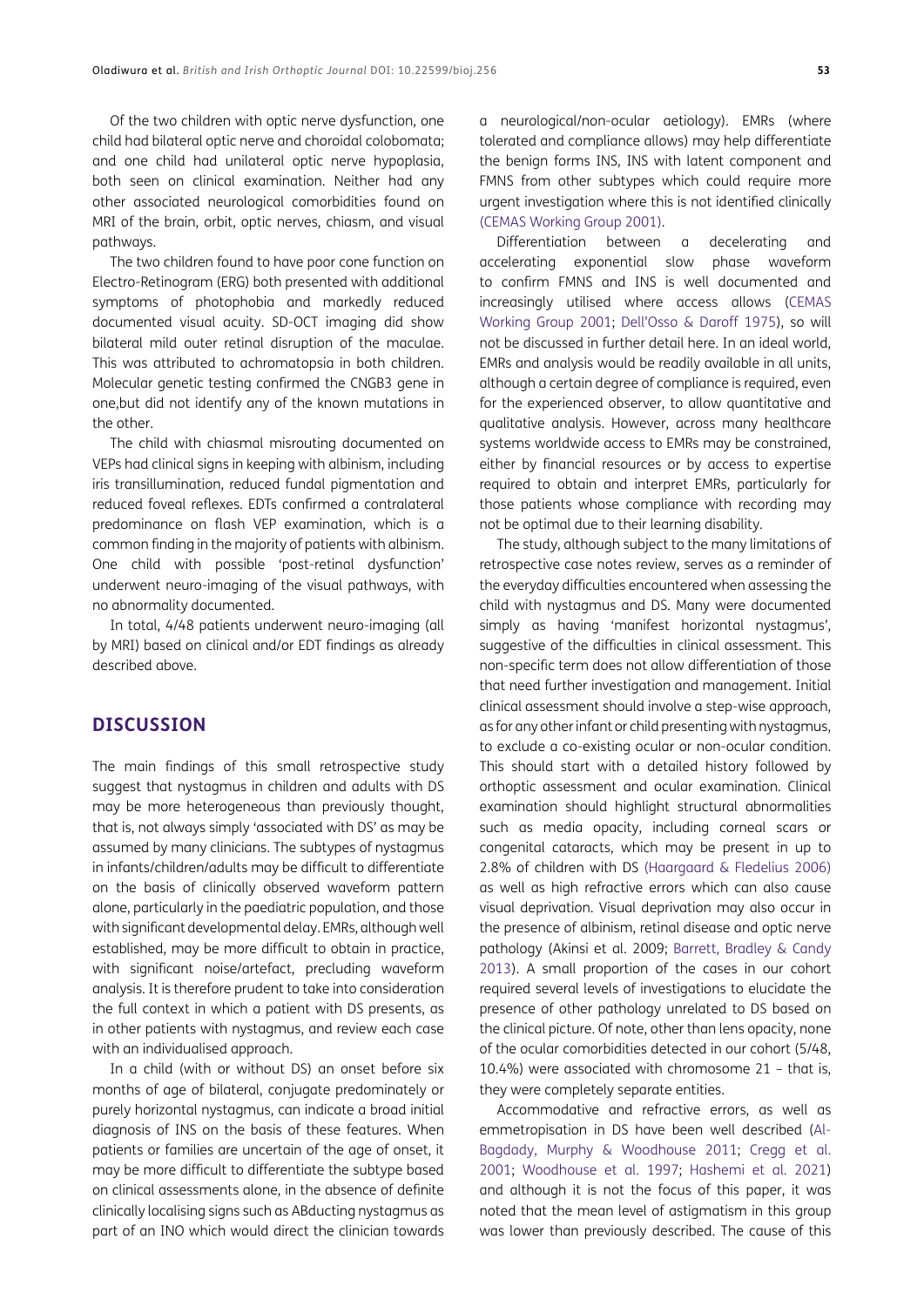is unclear – [Asgari et al. \(2021\)](#page-7-14) suggested that in non keratoconic DS patients corneal power causes againstthe-rule astigmatism, so this may be partly balanced with the with-the-rule astigmatism associated with horizontal nystagmus ([Wang et al. 2010](#page-8-10)), although [Little](#page-8-11) [et al. \(2009\)](#page-8-11) did not find a relationship between corneal power and astigmatism in DS.

It is well documented that visual acuity and contrast sensitivity (when measured either with behavioural methods and/or visual evoked potential) is considerably lower in children with DS even when ophthalmic abnormalities have been excluded [\(John et al. 2004](#page-7-15); [Suttle & Turner 2004\)](#page-8-12). In comparison with published normal for various acuity tests, binocular visual acuity in DS is thought to stabilise at around 0.25 LogMAR from the age of four years [\(Zahidi, Viinuela-Navarro & Woodhouse](#page-8-1) [2018](#page-8-1)). In our study the mean LogMAR Visual Acuity with both eyes open in subjects with DS and nystagmus was further reduced at 0.55LogMAR (95% CI 0.53 to 0.57). Best corrected visual acuity lower than this (following for a period of refractive adaptation), even in the absence of abnormal clinical findings, should raise the index of suspicion of other associated co-morbidities this cohort. With the exception of the subject with unilateral optic nerve hypoplasia, our cohort with abnormal findings on EDTs all had severely reduced visual acuity (worse than 0.7LogMAR). Electrodiagnostic testing in our study proved to be an important tool for identifying specific coexistent diagnoses in this subset of patients with DS who present with nystagmus with poor visual acuities. During the period covered by the study, OCT has become both higher quality and more readily available. This may allow earlier identification with of diagnoses such as albinism and achromatopsia where foveal changes have been well documented [\(Lee et al. 2013;](#page-7-16) [Sundaram et al. 2014](#page-8-13)).

Although nystagmus in DS is commonly termed 'idiopathic', that is, having no other associated ocular/neurological co-morbidities, our cohort has shown that other coexisting pathologies both related and unrelated to DS can be present in both children and adults with early onset nystagmus, without any documented association to DS. Since we serve as a tertiary referral centre for many paediatric subspecialties we may have a skewed representation, for example, congenital cataracts may be disproportionately represented in our case series. Nevertheless, it is important to be aware of associations in nystagmus and DS, as identifying these conditions is a pivotal step for devising a holistic approach for the management of children with DS. Children with DS often have other difficulties which may be compounded by unrecognised visual problems, which have implications for learning, cognitive functioning, and adaptive behaviour. Visual impairment in individuals with intellectual disability is associated with higher levels of maladaptive behaviours in comparison to their counterparts without intellectual disability ([Prasher 1994](#page-8-14)). Any associated diagnoses need to be managed appropriately. In particular where an unrelated genetic cause for nystagmus is diagnosed, far reaching implications may result as it pertains to future pregnancies for the family, the learning needs of the child and availability of support, over and above the diagnosis of DS alone. A multidisciplinary approach may be required to ensure that children and adults reach their full potential and parents/guardians receive the support that is required to allow this.

A step-wise approach in assessing and investigating nystagmus in the context of DS in both specialist and non-specialist units may be useful, as electrodiagnostic testing and eye movement recording may not be readily available. A suggested clinical pathway is illustrated in [Figure 1.](#page-6-0) Although this is a simplified schematic of nystagmus in DS, it provides a guide to initial management, which can be utilised in most clinical settings.

Although this small study is limited by its retrospective nature, it highlights the variability of nystagmus in DS in the typical clinic, and that each child/adult should be managed as an individual and further investigated where appropriate. In keeping with previous literature, the most frequent type of clinically documented nystagmus in our cohort was presumed INS, although it is often difficult to clinically differentiate between FMNS and INS with a latent component. Differentiating between the subtypes,



<span id="page-6-0"></span>

Key: BCVA – Best Corrected Visual Acuity; EDTs – Electro-Diagnostic Tests; EMRs – Eye Movement Recordings; FMNS – Fusion Maldevelopment Nystagmus Syndrome; INS – Infantile Nystagmus Syndrome; OCA- Oculo-Cutaneous Albinism; OCT – Optical Coherence Tomography.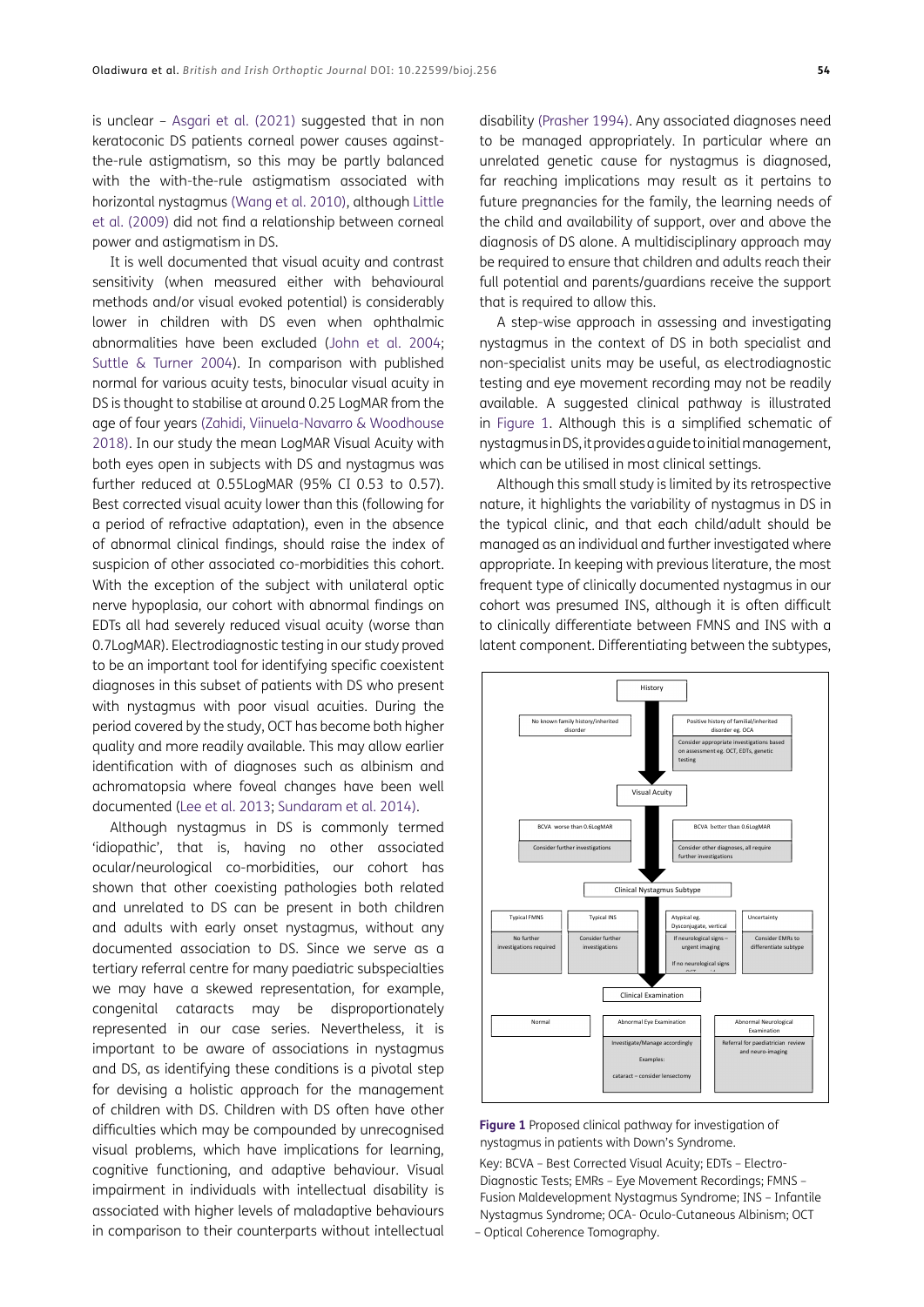based on clinical assessment with targeted further investigations can inform decisions to be made regarding further investigation and or future management, allowing early support and rehabilitation.

## **ACKNOWLEDGEMENTS**

Maria Theodorou is supported by the National Institute for Health Research (NIHR) Biomedical Research Centre based at Moorfields Eye Hospital NHS Foundation Trust. The views expressed are those of the author(s) and not necessarily those of the funders, the NHS or the NIHR. The funding organisations had no role in the design or in conducting this research. No conflict of interests exists for any author. And no conflicting relationship exists for any author.

## **COMPETING INTERESTS**

The authors have no competing interests to declare.

## <span id="page-7-0"></span>**AUTHOR AFFILIATIONS**

**Dilys Oladiwura iD** [orcid.org/0000-0001-9448-0073](https://orcid.org/0000-0001-9448-0073) Moorfields Eye Hospital NHS Foundation Trust, GB

**Yusrah Shweikh <sup>@</sup>** [orcid.org/0000-0001-7977-4225](https://orcid.org/0000-0001-7977-4225) Moorfields Eye Hospital NHS Foundation Trust, GB

**Clare Roberts**

Moorfields Eye Hospital NHS Foundation Trust, GB

**Maria Theodorou D** [orcid.org/0000-0001-5177-9980](https://orcid.org/0000-0001-5177-9980) Moorfields Eye Hospital NHS Foundation Trust, GB; National Institute for Health Research Biomedical Research Centre at Moorfields Eye Hospital, GB

#### **REFERENCES**

- <span id="page-7-3"></span>**Abadi, RV, Forster, JE** and **Lloyd, IC.** 2006. Ocular motor outcomes after bilateral and unilateral infantile cataracts. *Vision Res.,* 46: 940–52. DOI: [https://doi.org/10.1016/j.](https://doi.org/10.1016/j.visres.2005.09.039) [visres.2005.09.039](https://doi.org/10.1016/j.visres.2005.09.039)
- <span id="page-7-2"></span>**Akinci, A, Oner, O, Bozkurt, OH, Guven, A, Degerliyurt, A** and **Munir, K.** 2009. Refractive errors and strabismus in children with Down syndrome: A controlled study. *J Pediatr Ophthalmol Strabismus*, 46: 83–6. DOI: [https://doi.](https://doi.org/10.3928/01913913-20090301-04) [org/10.3928/01913913-20090301-04](https://doi.org/10.3928/01913913-20090301-04)
- <span id="page-7-11"></span>**Al-Bagdaday, M, Murphy, PJ** and **Woodhouse, JM.** 2011. Development and distribution of refractive error in children with Down's syndrome. *Br J Ophthalmiol*, 95(8): 1091–7. DOI:<https://doi.org/10.1136/bjo.2010.185827>
- <span id="page-7-14"></span>**Asgari, S, Mehravaran, S, Fotouhu, A, Makateb, A** and **Hashemi, H.** 2021. Total corneal refractive power and shape in Down syndrome. *Eur J Ophthalmol,* 31(1): 69–77. DOI:<https://doi.org/10.1177/1120672119883594>
- **Averbuch-Heller, L, Dell'Osso, LF, Jacobs, JB** and **Remler, BF.** 1999. Latent and congenital nystagmus in Down syndrome. *J Neuroophthalmol*, 19: 166–72. DOI: [https://](https://doi.org/10.1097/00041327-199909000-00003) [doi.org/10.1097/00041327-199909000-00003](https://doi.org/10.1097/00041327-199909000-00003)
- <span id="page-7-10"></span>**Barrett, BT, Bradley, A** and **Candy, TR.** 2013. The relationship between anisometropia and amblyopia. *Prog Retin Eye Res*. 36: 120–58. DOI: <https://doi.org/10.1016/j.preteyeres.2013.05.001>
- <span id="page-7-8"></span>**Bertsch, M, Floyd, M, Kehoe, T, Pfeifer, W** and **Drack, AV.** 2017. The clinical evaluation of infantile nystagmus: What to do first and why. *Ophthalmic Genet,* 38(1): 22–33. DOI: <https://doi.org/10.1080/13816810.2016.1266667>
- <span id="page-7-4"></span>**Birch, EE, Wang, J, Felius, J, Stager, DR, Jr** and **Hertle, RW.**  2012. Fixation control and eye alignment in children treated for dense congenital or developmental cataracts. *J AAPOS,* 16: 156–60. DOI: [https://doi.org/10.1016/j.](https://doi.org/10.1016/j.jaapos.2011.11.007) [jaapos.2011.11.007](https://doi.org/10.1016/j.jaapos.2011.11.007)
- <span id="page-7-7"></span>**CEMAS Working Group.** 2001. A National Eye Institute Sponsored Workshop and Publication on the Classification of Eye Movement Abnormalities and Strabismus (CEMAS). In *The National Eye Institute Publications* [\(www.nei.](http://www.nei.nih.gov) [nih.gov\)](http://www.nei.nih.gov). Bethesda, MD: The National Eye Institute, The National Institutes of Health.
- <span id="page-7-12"></span>**Cregg, M, Woodhouse, JM, Pakeman, VH, Saunders, KJ, Gunter, HL, Parker, M, Fraser, WI** and **Sastry, P.** 2001. Accommodation and refractive error in children with Down syndrome: Cross-sectional and longitudinal studies. *Invest Ophthalmol Vis Sci*., 42(1): 55–63.
- <span id="page-7-6"></span>**Da Cunha, RP** and **Moreira, JB.** 1996. Ocular findings in Down's syndrome. *Am J Ophthalmol,* 122: 236–44. DOI: [https://doi.](https://doi.org/10.1016/S0002-9394(14)72015-X) [org/10.1016/S0002-9394\(14\)72015-X](https://doi.org/10.1016/S0002-9394(14)72015-X)
- **Dell'Osso, LF** and **Daroff, RB.** 1975. Congenital nystagmus waveforms and foveation strategy. *Doc Ophthalmol,* 21 39(1): 155–82. DOI:<https://doi.org/10.1007/BF00578761>
- <span id="page-7-5"></span>**Felius, J, Beauchamp, CL** and **Stager, DRSr.** 2014. Visual acuity deficits in children with nystagmus and Down syndrome. *AJO,* 157: 458–63. DOI: <https://doi.org/10.1016/j.ajo.2013.09.023>
- <span id="page-7-1"></span>**Fisch, H, Hyun, G, Golden, R, Hensle, TW, Olsson, CA** and **Liberson, GL.** 2003. The influence of paternal age on down syndrome. *J Urol*., 169: 2275–8. DOI: [https://doi.](https://doi.org/10.1097/01.ju.0000067958.36077.d8) [org/10.1097/01.ju.0000067958.36077.d8](https://doi.org/10.1097/01.ju.0000067958.36077.d8)
- <span id="page-7-9"></span>**Haargaard, B** and **Fledelius, HC.** 2006. Down's syndrome and early cataract. *BJO.,* 90: 1024–7. DOI: [https://doi.](https://doi.org/10.1136/bjo.2006.090639) [org/10.1136/bjo.2006.090639](https://doi.org/10.1136/bjo.2006.090639)
- <span id="page-7-13"></span>**Hashemi, H, Meharavaran, S, Asgari, S** and **Dehghanian Nasrabadi, F.** 2021. Refractive and vision status in Down syndrome: A comparative study. *Turk J Ophthalmol*, 51(4): 199–205. DOI: [https://doi.org/10.4274/tjo.](https://doi.org/10.4274/tjo.galenos.2020.52959) [galenos.2020.52959](https://doi.org/10.4274/tjo.galenos.2020.52959)
- <span id="page-7-15"></span>**John, FM, Bromham, NR, Woodhouse, JM** and **Candy, TR.** 2004. Spatial vision deficits in infants and children with Down syndrome. *Invest Ophthalmol Vis Sci*, 45: 1566–72. DOI:<https://doi.org/10.1167/iovs.03-0951>
- <span id="page-7-16"></span>**Lee, H, Sheth, V, Bibi, M, Maconachie, G, Patel, A, McLean, RJ, Michaelides, M, Thomas, M, Proudlock, FA** and **Gottlon, I.** 2013. Potential of handheld optical coherance tomography to determine cause of infantile nystagmus